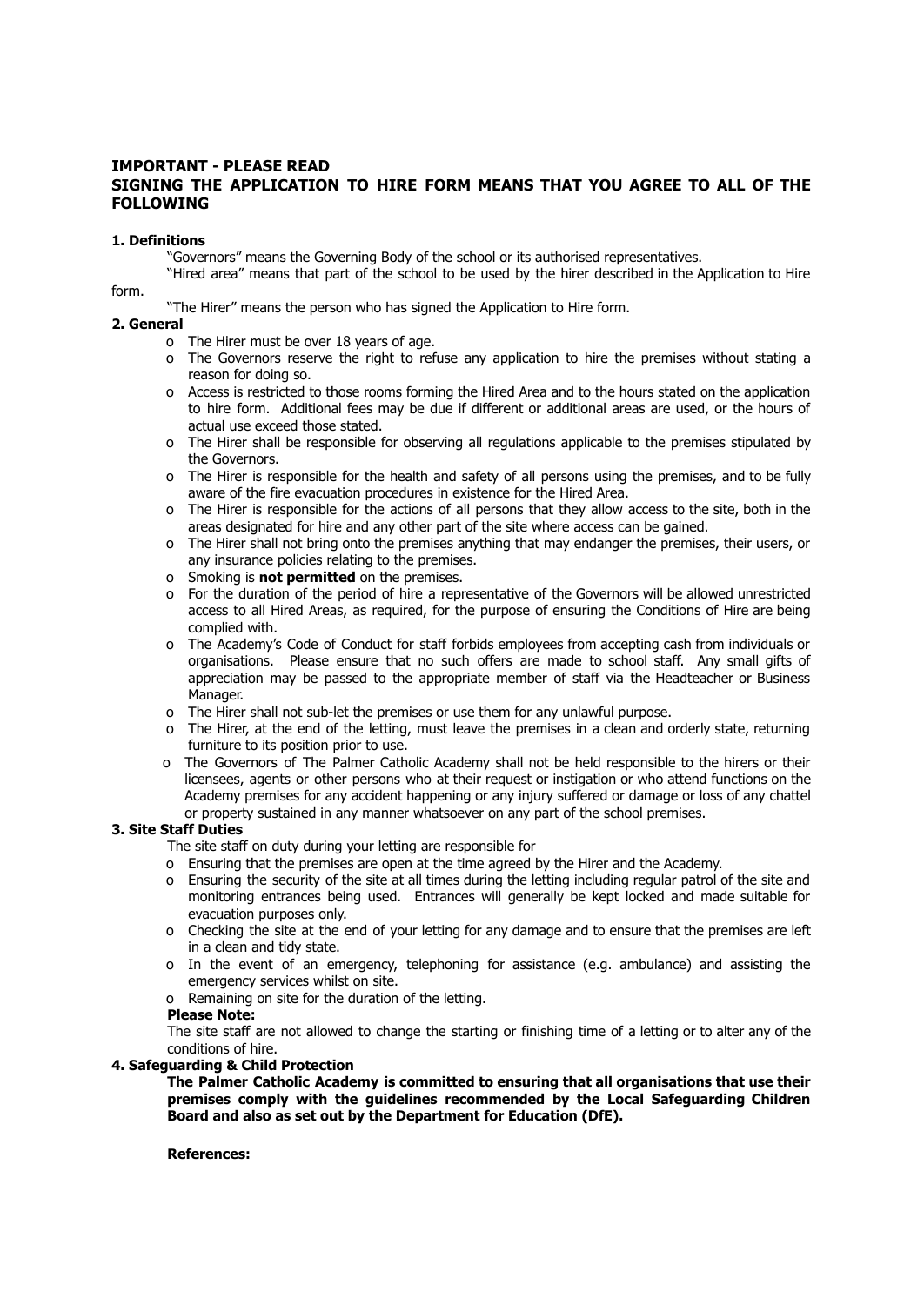a) The organisation obtains and keeps on file professional and character references for all their staff that have contact with children. These can be provided by contacting: . . . . . . . . . . . . . . . . . . . . . . . . . . . . . . . . . . . . . . . . . . . . . . . . . . . . . . . . . . . . . . . . . . . . . . . . . . . . . . . . . . . . . . . . . . . . . . . . . . . . . . . . . . . . . . . . . . . . . . . . . . . . . . . . . . . . . . . . . . . . . . . . . . . . . . . . . . . . . . . . . . . . . . . . . . . . . . . . . . . . . . . . . . . **Child Protection:** b) The organisation has specific arrangements in place for dealing with situations where children are not collected after the activity. These are: . . . . . . . . . . . . . . . . . . . . . . . . . . . . . . . . . . . . . . . . . . . . . . . . . . . . . . . . . . . . . . . . . . . . . . . . . . . . . . . . . . . . . . . . . . . . . . . . . . . . . . . . . . . . . . . . . . . . . . . . . . . . . . . . . . . . . . . . . . . . . . . . . . . . . . . . . . . . . . . . . . . . . . . . . . . . . . . . . . . . . . . . . . . . . . . . . . . . . . . . . . . . . . . . . . . . . . . . . . . . . . c) We carry out an enhanced DBS check on all our staff before they are left unsupervised with children. Copies of the checks are kept on file and can be produced by contacting: . . . . . . . . . . . . . . . . . . . . . . . . . . . . . . . . . . . . . . . . . . . . . . . . . . . . . . . . . . . . . . . . . . . . . . . . . . . . . . . . . . . . . . . . . . . . . . . . . . . . . . . . . . . . . . . . . . . . . . . . . . . . . . . . . . . . . . . . . . . . . . . . . . . . . . . . . . . . . . . . . . . . . . . . . . . . . . . . . . . . . . . . . . . . d) The organisation keeps the following records and registers of all children attending the activity: . . . . . . . . . . . . . . . . . . . . . . . . . . . . . . . . . . . . . . . . . . . . . . . . . . . . . . . . . . . . . . . . . . . . . . . . . . . . . . . . . . . . . . . . . . . . . . . . . . . . . . . . . . . . . . . . . . . . . . . . . . . . . . . . . . . . . . . . . . . . . . . . . . . . . . . . . . . . . . . . . . . . . . . . . . . . . . . . . . . . . . . . . . . e) The organisation keeps the following records of all staff and tutors who have contact with children on this site: . . . . . . . . . . . . . . . . . . . . . . . . . . . . . . . . . . . . . . . . . . . . . . . . . . . . . . . . . . . . . . . . . . . . . . . . . . . . . . . . . . . . . . . . . . . . . . . . . . . . . . . . . . . . . . . . . . . . . . . . . . . . . . . . . . . . . . . . . . . . . . . . . . . . . . . . . . . . . . . . . . . . . . . . . . . . . . . . . . . . . . . . . . . . f) If providing childcare please confirm that the organisation is registered with Ofsted and the registration details: . . . . . . . . . . . . . . . . . . . . . . . . . . . . . . . . . . . . . . . . . . . . . . . . . . . . . . . . . . . . . . . . . . . . . . . . . . . . . . . . . . . . . . . . . . . . . . . . . . . . . . . . . . . . . . . . . . . . . . . . . . . . . . . . . . . . . . . . . . . . . . . . . . . . . . . . . . . . . . . . . . . . . . . . . . . . . . . . . . . . . . . . . . . .

**Please note organisations that are not providing services to children under 18 need not answer questions a) to f).**

#### **5. Qualifications and Registration:**

All the staff have the appropriate qualifications. Please provide details of the qualifications held by staff (you may attach additional sheets if necessary): . . . . . . . . . . . . . . . . . . . . . . . . . . . . . . . . . . . . . . . . . . . . . . . . . . . . . . . . . . . . . . . . . . . . . . . . . . . . . . . . . . . . . . . . . . . . . . . . . . . . . . . . . . . . . . . . . . . . . . . . . . . . . . . . . . . . . . . . . . . . .. . . . . . . . . . . . . . . . . . . . . . . . . . . . . . . . . . . . . . . . . . . . . . . The organisation is registered with the appropriate national registered body (e.g. FA for football organisations). Please provide details: . . . . . . . . . . . . . . . . . . . . . . . . . . . . . . . . . . . . . . . . . . . . . . . . . . . . . . . . . . . . . . . . . . . . . . . . . . . . . . . . . . . . . . . . . . . . . . . . . . . . . . . . . . . . . . . . . . . . . . . . . . . . . . . . . . . . . . . . . . . . . . . . . . . . . . . . . . . . . . . . . . . . . . . . . . . . . . . . . . . . . . . . . . . .

## **6. Health & Safety:**

If the organisation is using potentially hazardous equipment then it will be operated by suitably trained staff and it will be supervised at all times by an adult member of staff. Please give details of the arrangements that you will put in place: . . . . . . . . . . . . . . . . . . . . . . . . . . . . . . . . . . . . . . . . . . . . . . . . . . . . . . . . . . . . . . . . . . . . . . . . . . . . . . . . . . . . . . . . . . . . . . . . . . . . . . . . . . . . . . . . . . . . . . . .

. . . . . . . . . . . . . . . . . . . . . . . . . . . . . . . . . . . . . . . . . . . . . . . . . . . . . . . . . . . . . . . . . . . . . . . . . . The academy will provide the hirer with details of emergency procedures e.g. action to be taken on discovering a fire. See Appendix 2.

#### **7. First aid:**

It is the responsibility of the Hirer to make their own first aid arrangements, such as the provision of a first aid kit, and the provision of first aid training for supervising personnel, particularly in the case of sports lettings.

The organisation has a trained first aider in attendance at all times and suitable first aid equipment – **YES / NO**

## **8. Electrical Equipment:**

The organisation has a current Portable Appliance Test certificate for any electrical equipment being used on the school premises.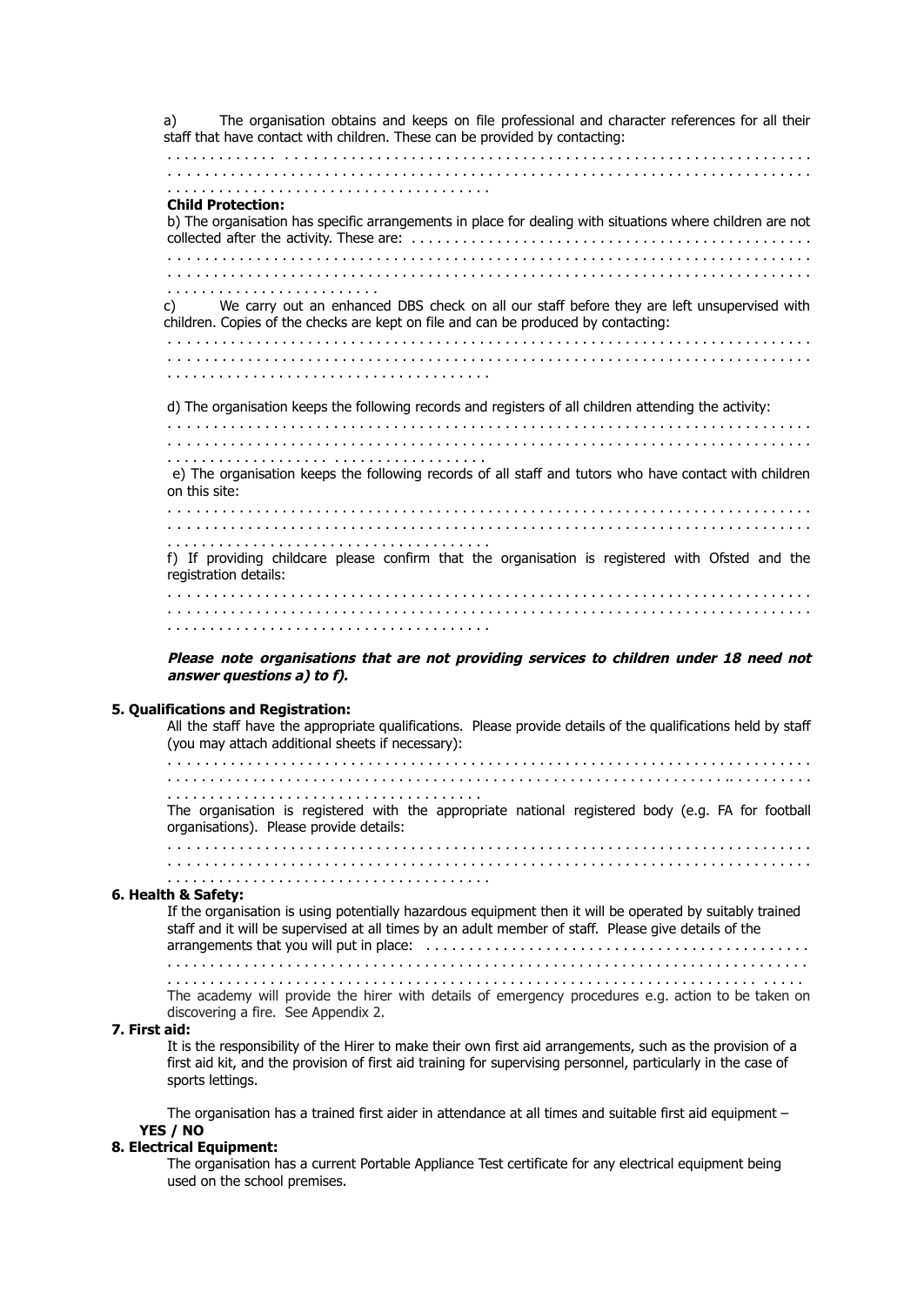#### **Please provide a copy of the PAT test certificate.**

#### **9. Insurance:**

The organisation has Public Liability Insurance (usually insured up to £5m). Please give details of the insurance cover (insurer, date of policy etc.): . . . . . . . . . . . . . . . . . . . . . . . . . . . . . . . . . . . . . . . . . . . . . . . . . . . . . . . . . . . . . . . . . . . . . . . . . . . . . . . . . . . . . . . . . . . . . . . . . . . . . . . . . . . . . . . . . . . . . . . . . . . . . . . . . . . . . . . . . . . . . . . . . . . . . . . . . . . . . . . . . . . . . . . . . . . . . . . . . . . . . . . . . . . . . . . . . . . . . . . . . . . . . . . . . . . . . . . . . . . . . . . . . . . . . . . . . . . . .. . . . . . . . . . . . . . . . . . . . . . . . . . . . .

#### **10. Parking**

The Academy has designated car parking and provision for additional car parking in the two playground spaces. There are no car parking facilities outside the Academy premises and the Hirer should advise their guests accordingly. The site may be accessed via the Aldborough Road South.

## **11. Indemnities**

The Hirer shall be liable for all damage to and/or special cleaning required of the premises, however occasioned, arising out of the hiring and shall indemnify the Governors against all loss, damage and expense whether directly or indirectly arising from the use. The Governors shall be the sole judge of the damage done and the costs incurred in rectifying the situation.

The Hirer will indemnify the Governing Body of The Palmer Catholic Academy in respect of any loss liability claim or proceedings whatsoever arising under Statute or Common Law for death or personal injury to any person whomsoever or damage to property arising out of or in the course of by reason of this hiring except where such liability loss or damage results from the negligence of the Governing Body of The Palmer Catholic Academy its servants or agents.

The Governing Body would recommend that the Hirers cover their liability with a suitable insurance policy.

## **12. Child Protection**

The school's Child Protection and Safeguarding Policy and Child Protection Procedures must be consulted and followed when dealing with external organisations that work with children and young people. The school is required to ensure that the 'responsible person' on site provides a proof of ID and personal address. In case of youth groups (under the age of 18), documentation must also include proof of DBS clearance and the completion of the school's safeguarding children declaration form. The school reserves the right to take up appropriate references concerning hirers prior to approving a hiring agreement.

## **Radicalisation:**

The Palmer Catholic Academy recognises that protecting pupils from radicalisation and identifying and reporting the potential for or realisation of radicalisation is a part of our holistic approach to safeguarding pupils against any threat to their health, safety and wellbeing. Our Anti-radicalisation policy (contained within the above mentioned policy) sets out our beliefs, strategies and procedures to protect pupils from being radicalised or exposed to extremism. In line with this, we ensure all our lettings are appropriately vetted and any activity onsite is sufficiently quality assured as is deemed reasonable.

#### **13. Nuisance**

No litter shall be left on, or about, the premises.

Users shall not park their vehicles in a way likely to cause a nuisance to local residents.

The activities of the users either on or off the premises shall not generate a level of noise or generate conduct likely to cause disturbance or discomfort to local residents.

Noise, particularly music, shall be no more than as deemed reasonable by the site staff.

No animal may be permitted onto the premises, other than trained guide dogs accompanying blind persons, unless specific written authority has been provided.

## **14. Gaming and Alcoholic drink**

Alcohol is **not permitted** on the premises. No excisable liquors, or cigarettes or tobacco may be sold or offered for sale on the premises. Nothing shall be done on, or in relation to, the premises in contravention of the law as it relates to betting, gaming, and lotteries.

#### **15. Storage Ancillary to the Hiring**

No goods or equipment should be left or stored on the premises without express permission from the School in writing. The school accepts no responsibility for items left on the premises.

## **16. Charging**

Fees are paid one calendar month in advance.

## **17. Covid-19**

The organisation has considered the relevant government guidance for their sector and put in place protective measures.

## **YES /NO**

Please provide further details: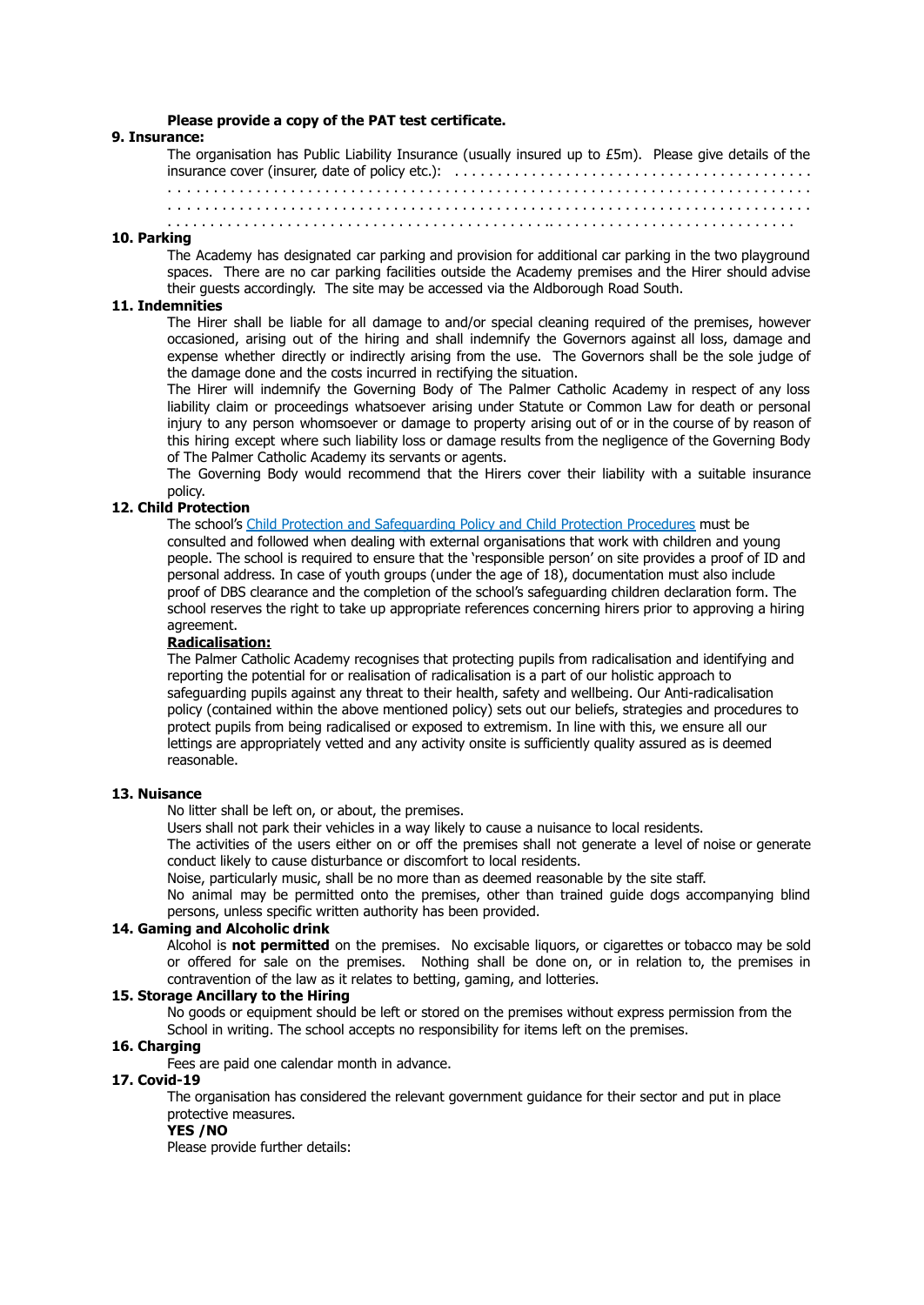. . . . . . . . . . . . . . . . . . . . . . . . . . . . . . . . . . . . . . . . . . . . . . . . . . . . . . . . . . . . . . . . . . . . . . . . . . . . . . . . . . . . . . . . . . . . . . . . . . . . . . . . . . . . . . . . . . . . . . . . . . . . . . . . . . . . . . . . . . . . . . . . . . . . . . . . . . . . . . . . . . . . . . . . . . . . . . . . . . . . . . . . . . . . . . . . . . . . . . . . . . . . . . . . . . . . . . . . . . . . . . . . . . . . . . . . . . . . . . . . . . . . . . . . . . . . . . . . . . . . . . . . . . . . . . . . . . . . . . . . . .

Note: until further notice the changing rooms are not available. Academy equipment to be frequently sanitised and cleaned at the end of the lettings.

## **18. Complaints**

If the academy has concerns about a Let the following procedures will be followed:

- The school business manager will verbally raise the concern with the named hirer.
- The situation will be monitored for two sessions to allow the issues to be addressed.
- If the situation remains unresolved, the hirer will receive a written notification of the concern and a further one session will be given to allow the hirer to address the situation.
- If the matter remains unresolved, the hirer will receive a formal written notice of termination of the booking agreement.

If the hirer has a complaint, they should address their complaint to the school business manager to mferris-appiah@tpc.academy

#### **19. Cancellation.**

The Governors reserve the right to cancel any booking if they believe that the Conditions of Hire will be broken by the Hirer or by persons associated with the Hirer, or if the premises are unfit for the intended use. In such an event, any fees already paid by the applicant for the cancelled hire period will be returned.

#### **Hirers will need to sign the below declaration and Appendix 2, confirming that they have:**

- Received a copy of the School's Safeguarding and Child Protection Policy.
- Read, understood and signed the academy's emergency procedure.<br>● Read and understood the government's Protective measures for out
- Read and understood the government's Protective measures for out-of-school settings during the coronavirus (COVID19) pandemic

## **Two copies of this form will be signed by the hirer, one for the academy's records and one for the hirer**

**Please Note:** This form needs to be completed by the Hirer and returned to the Finance Department before Hire can commence in September.

| Hirer Signature: |  |
|------------------|--|
| Date:            |  |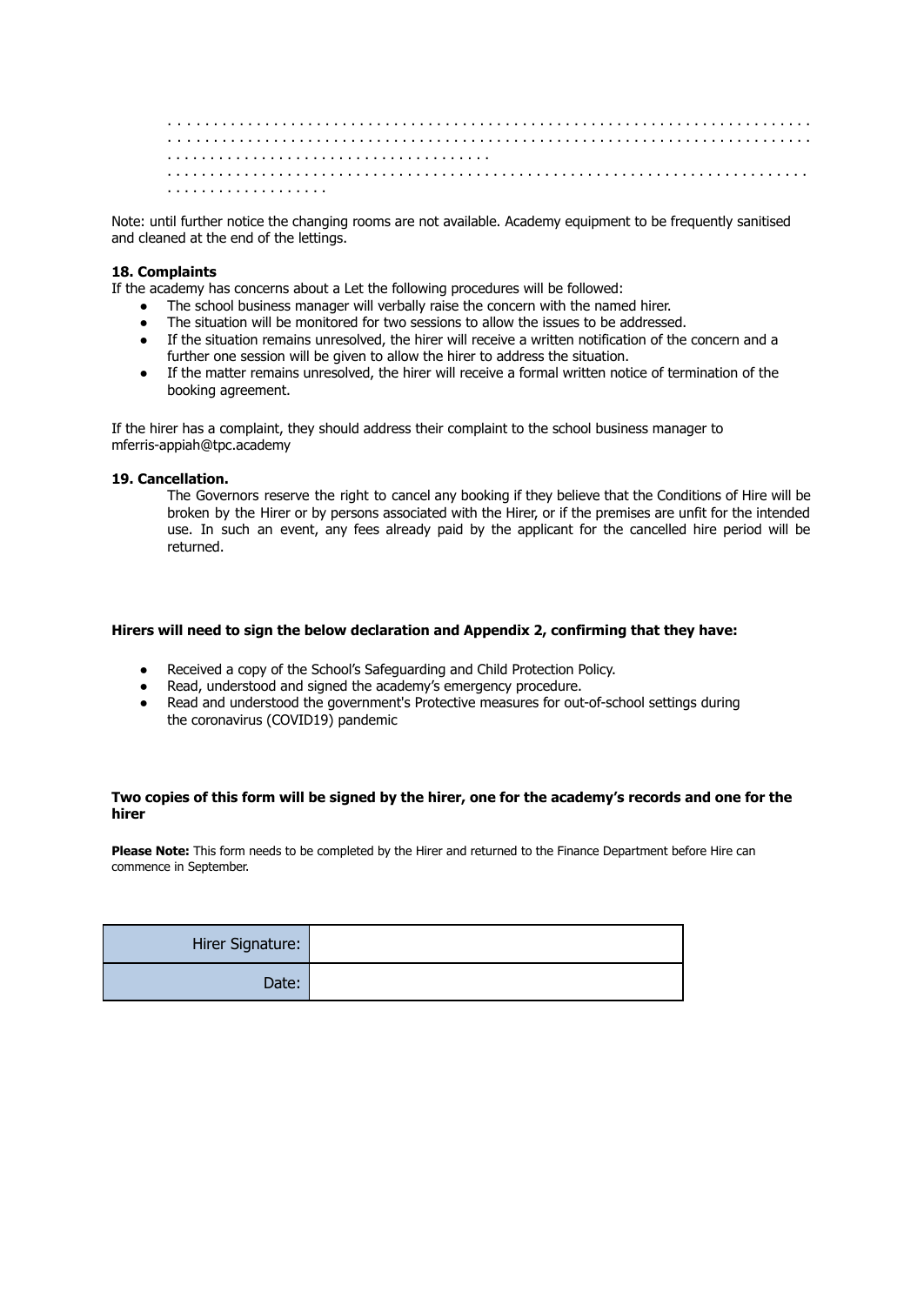## **SECTION 1**

TELEPHONE NO:

| <b>CLUB NAME:</b>    |  |
|----------------------|--|
|                      |  |
| <b>CLUB ADDRESS:</b> |  |

| <b>EMAIL</b> |
|--------------|
|              |
| $- - - -$    |
| ADDRESS:     |
|              |
|              |

## **Name, Address and Telephone Number to whom accounts should be sent (if different to above)**

| <b>CLUB NAME:</b> |
|-------------------|
|                   |

| <b>CLUB ADDRESS:</b> |  |
|----------------------|--|
| TELEPHONE NO:        |  |

## **SECTION 2**

Hire Details:

| <b>DAY</b> | <b>START TIME</b> | <b>END TIME</b> | <b>HOURLY RATE</b> |
|------------|-------------------|-----------------|--------------------|
|            |                   |                 |                    |

| <b>START DATE</b> | <b>END DATE</b> |
|-------------------|-----------------|
|                   |                 |

It will be assumed that the hire will be for 52 weeks of the year. Should this not be so, give dates below:-

| dates inclusive. |       |     |        |
|------------------|-------|-----|--------|
| Anv              | other | odd | dates: |

## …………………………………………………………………………………………………………………………………………………….

## **ALL OTHER DATES WILL BE CHARGED**

I wish to hire the facilities as indicated on this form. I hereby acknowledge that I have read and understood the Terms & Conditions of Hire as laid out and I agree to be bound by such conditions. Should I need to cancel this booking as NOT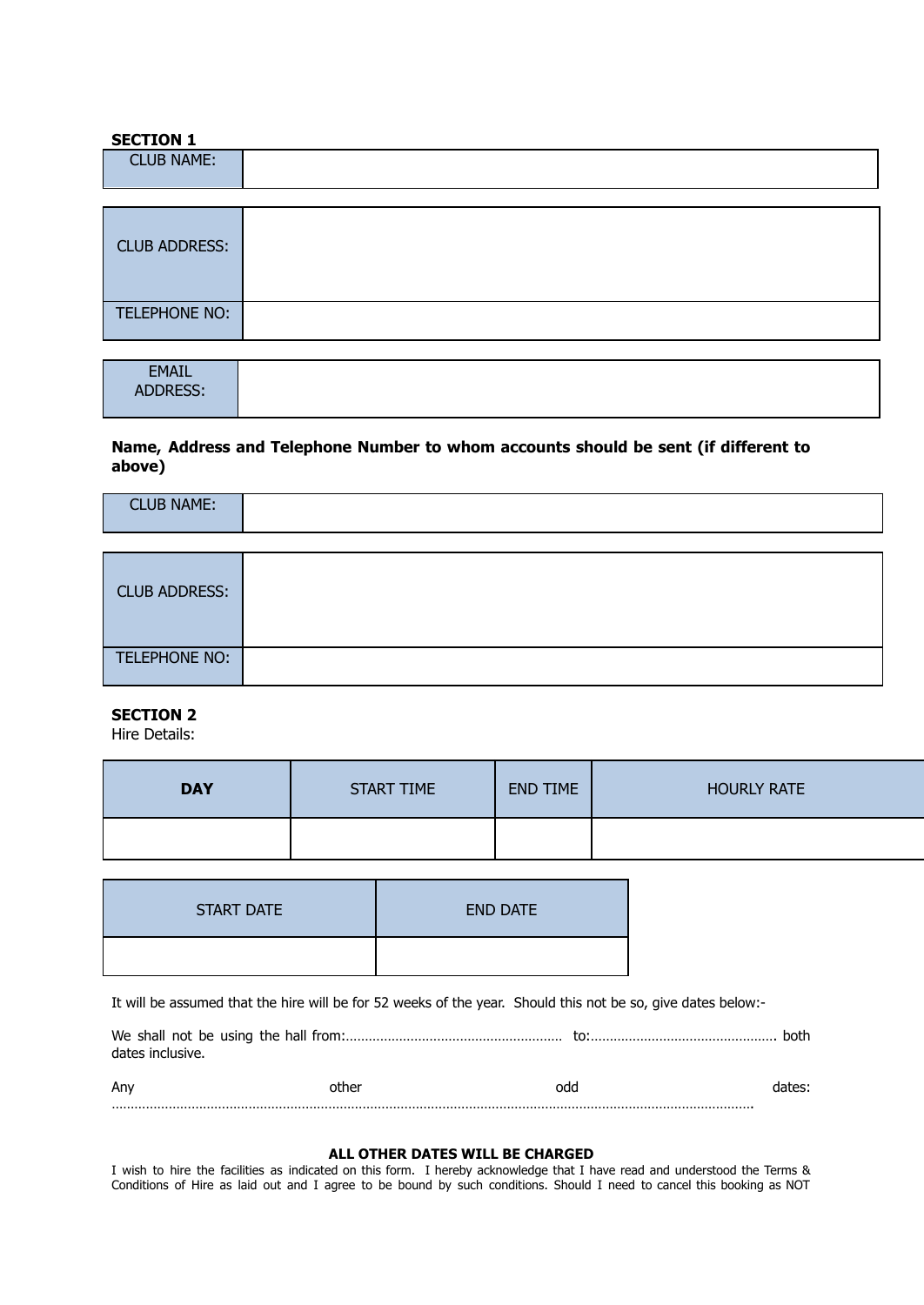indicated by dates previously given I will need to provide 10 or more working days notice to ensure no charge is applied. I understand that I am responsible for the behaviour and/or actions of all the guests/participants connected with my hire.

| Hirer Signature: |
|------------------|
| Date:            |

# **Appendix 2**

## **Health and Safety Procedure in the event of an emergency / evacuation**

Anyone discovering a fire should immediately sound the nearest fire alarm.

If the fire alarm is activated, the emergency services will attend site. There is no need to call the emergency services. The Site Staff on duty will liaise with fire services and arrange access.

The alarm signal is a continuous ring tone/sound.

To avoid fire spreading, if possible, windows as well as doors should be closed. However, the closing of windows and doors should not unduly delay the evacuation of the building or present a health or safety risk. Adults must assess the situation and use their discretion.

The hirer has responsibility to ensure that in the event of an emergency all persons in their charge are evacuated to a point of safety. The Assembly Point is either Palmer or Kolbe yard.

Once at the assembly point a roll call or count must be taken and it is the responsibility of the Hirer to have an up to date list of all attendees.

The Site Staff on duty will meet the emergency services and direct them to the incident.

No one must re-enter the building until told to do so by the emergency services or by the Site Staff on duty.

The Hirer is responsible for familiarising him/herself with the procedure for evacuation of the premises, escape routes, assembly points and shall be familiar with the fire-fighting equipment available.

Fire extinguishers have been placed by all exits, stairways and vulnerable places. The equipment must be kept in its proper place and only used for its intended purpose.

It is the responsibility of the hirer to ensure that these procedures are explained to all guests and users of the premises.

Site staff can be contacted on 07944478778 - Zahed Jauhangeer.